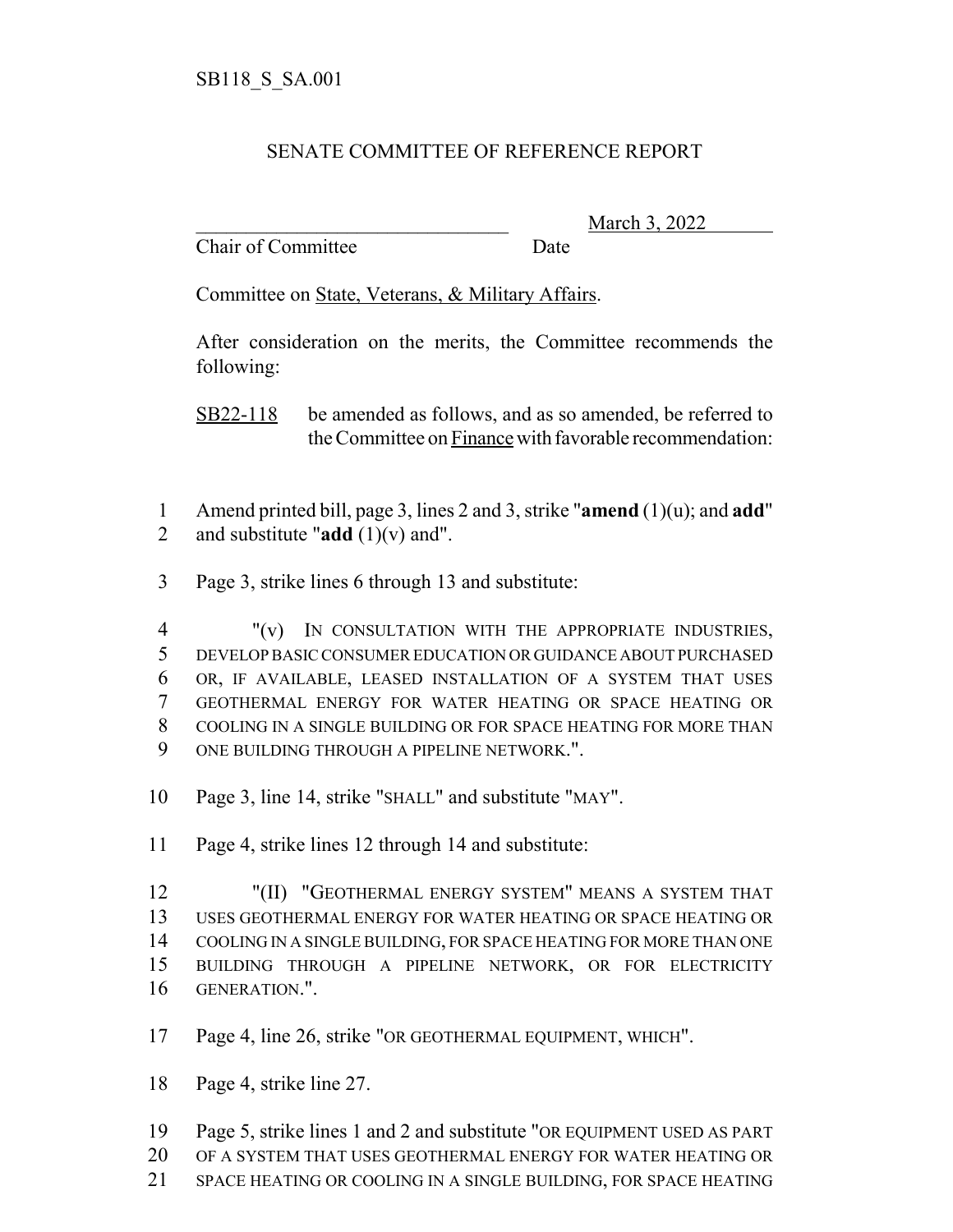FOR MORE THAN ONE BUILDING THROUGH A PIPELINE NETWORK, OR FOR ELECTRICITY GENERATION.".

 Page 5, strike lines 15 through 18 and substitute "solar or other alternative electrical energy-producing improvements to serve that structure or other structures on contiguous property under common ownership OR INSTALLATION OF A SYSTEM THAT USES GEOTHERMAL ENERGY FOR WATER HEATING OR SPACE HEATING OR COOLING IN A SINGLE STRUCTURE.".

Page 6, line 7, strike "sources OR FOR GEOTHERMAL".

 Page 6, strike lines 8 and 9 and substitute "sources, INCLUDING GEOTHERMAL ENERGY USED FOR WATER HEATING OR SPACE HEATING OR COOLING IN A SINGLE BUILDING, FOR SPACE HEATING FOR MORE THAN ONE BUILDING THROUGH A PIPELINE NETWORK, OR FOR ELECTRICITY GENERATION.".

 Page 7, strike lines 9 through 11 and substitute "AND "GEOTHERMAL ENERGY SYSTEM" MEANS A SYSTEM THAT USES GEOTHERMAL ENERGY FOR WATER HEATING OR SPACE HEATING OR COOLING IN A SINGLE BUILDING, FOR SPACE HEATING FOR MORE THAN ONE BUILDING THROUGH A PIPELINE NETWORK, OR FOR ELECTRICITY GENERATION.".

 Page 7, strike lines 22 through 24 and substitute "addition of a solar energy device OR A DEVICE USED AS PART OF A SYSTEM THAT USES GEOTHERMAL ENERGY FOR WATER HEATING OR SPACE HEATING OR 22 COOLING to such".

 Page 9, strike lines 3 through 5 and substitute "AND "GEOTHERMAL ENERGY SYSTEM" MEANS A SYSTEM THAT USES GEOTHERMAL ENERGY FOR WATER HEATING OR SPACE HEATING OR COOLING IN A SINGLE BUILDING, FOR SPACE HEATING FOR MORE THAN ONE BUILDING THROUGH A PIPELINE NETWORK, OR FOR ELECTRICITY GENERATION.".

 Page 10, strike lines 7 and 8 and substitute "alternate energy sources, INCLUDING GEOTHERMAL ENERGY USED FOR WATER HEATING OR SPACE HEATING OR COOLING IN A SINGLE BUILDING, FOR SPACE HEATING FOR MORE THAN ONE BUILDING THROUGH A PIPELINE NETWORK, OR FOR ELECTRICITY GENERATION; however,".

Page 10, strike lines 13 through 27.

Page 11, strike lines 1 through 25.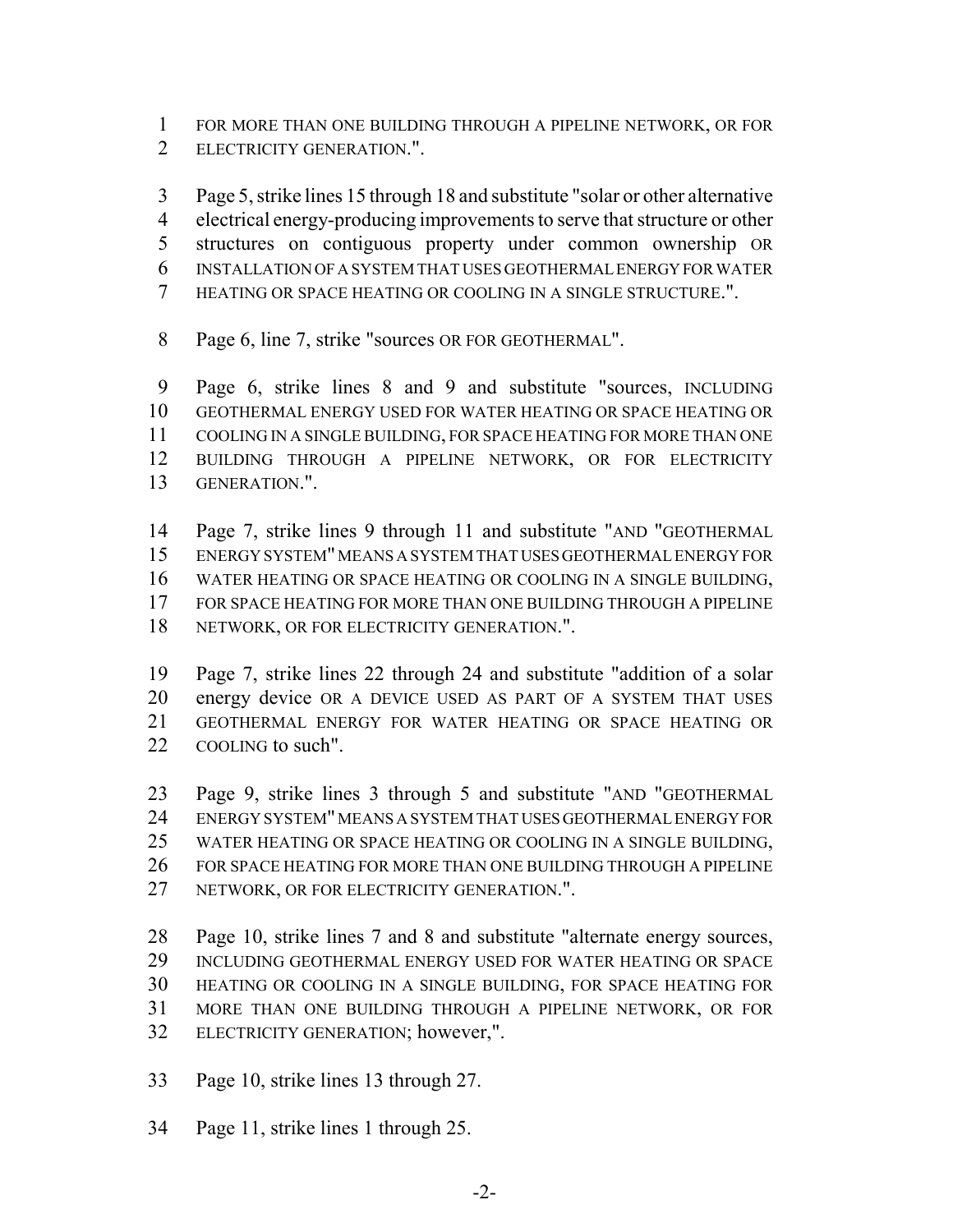- Renumber succeeding sections accordingly.
- Page 12, strike lines 9 through 27.
- Strike pages 13 through 21.
- Page 22, strike lines 1 through 24 and substitute:

 "**SECTION 11.** In Colorado Revised Statutes, **add** 40-2-127.5 as follows:

 **40-2-127.5. Community energy funds - community geothermal gardens - rules - legislative declaration - definitions - repeal.** (1) **Legislative declaration.** THE GENERAL ASSEMBLY HEREBY FINDS AND DECLARES THAT:

 (a) LOCAL COMMUNITIES CAN BENEFIT FROM THE FURTHER DEVELOPMENT OF RENEWABLE ENERGY, ENERGY EFFICIENCY, CONSERVATION, AND ENVIRONMENTAL IMPROVEMENT PROJECTS, AND THE GENERAL ASSEMBLY HEREBY ENCOURAGES ELECTRIC UTILITIES TO ESTABLISH COMMUNITY ENERGY FUNDS FOR THE DEVELOPMENT OF SUCH PROJECTS;

 (b) IT IS IN THE PUBLIC INTEREST THAT BROADER PARTICIPATION IN GEOTHERMAL ELECTRIC GENERATION BY COLORADO RESIDENTS AND COMMERCIAL ENTITIES BE ENCOURAGED BY THE DEVELOPMENT AND DEPLOYMENT OF DISTRIBUTED GEOTHERMAL ELECTRIC GENERATING FACILITIES KNOWN AS COMMUNITY GEOTHERMAL GARDENS, IN ORDER TO:

**(I) PROVIDE COLORADO RESIDENTS AND COMMERCIAL ENTITIES** 23 WITH THE OPPORTUNITY TO PARTICIPATE IN GEOTHERMAL ELECTRICITY GENERATION;

25 (II) ALLOW RENTERS, LOW-INCOME UTILITY CUSTOMERS, AND AGRICULTURAL PRODUCERS TO OWN INTERESTS IN SUCH GEOTHERMAL 27 GENERATION FACILITIES:

28 (III) ALLOW INTERESTS IN SUCH GEOTHERMAL GENERATION FACILITIES TO BE PORTABLE AND TRANSFERRABLE; AND

 (IV) LEVERAGE COLORADO'S GEOTHERMAL ELECTRICITY GENERATING CAPACITY THROUGH ECONOMIES OF SCALE.

 (2) **Definitions.** AS USED IN THIS SECTION, UNLESS THE CONTEXT OTHERWISE REQUIRES, THE DEFINITIONS IN SECTION 40-2-124 APPLY, AND: (a) (I) "COMMUNITY GEOTHERMAL GARDEN" MEANS A GEOTHERMAL FACILITY THAT PRODUCES ELECTRICITY FROM THE EARTH'S HEAT WITH A NAMEPLATE RATING WITHIN THE RANGE SPECIFIED UNDER SUBSECTION (2)(b)(IV) OF THIS SECTION THAT IS LOCATED IN OR NEAR A COMMUNITY SERVED BY A QUALIFYING RETAIL UTILITY WHERE THE BENEFICIAL USE OF THE ELECTRICITY GENERATED BY THE FACILITY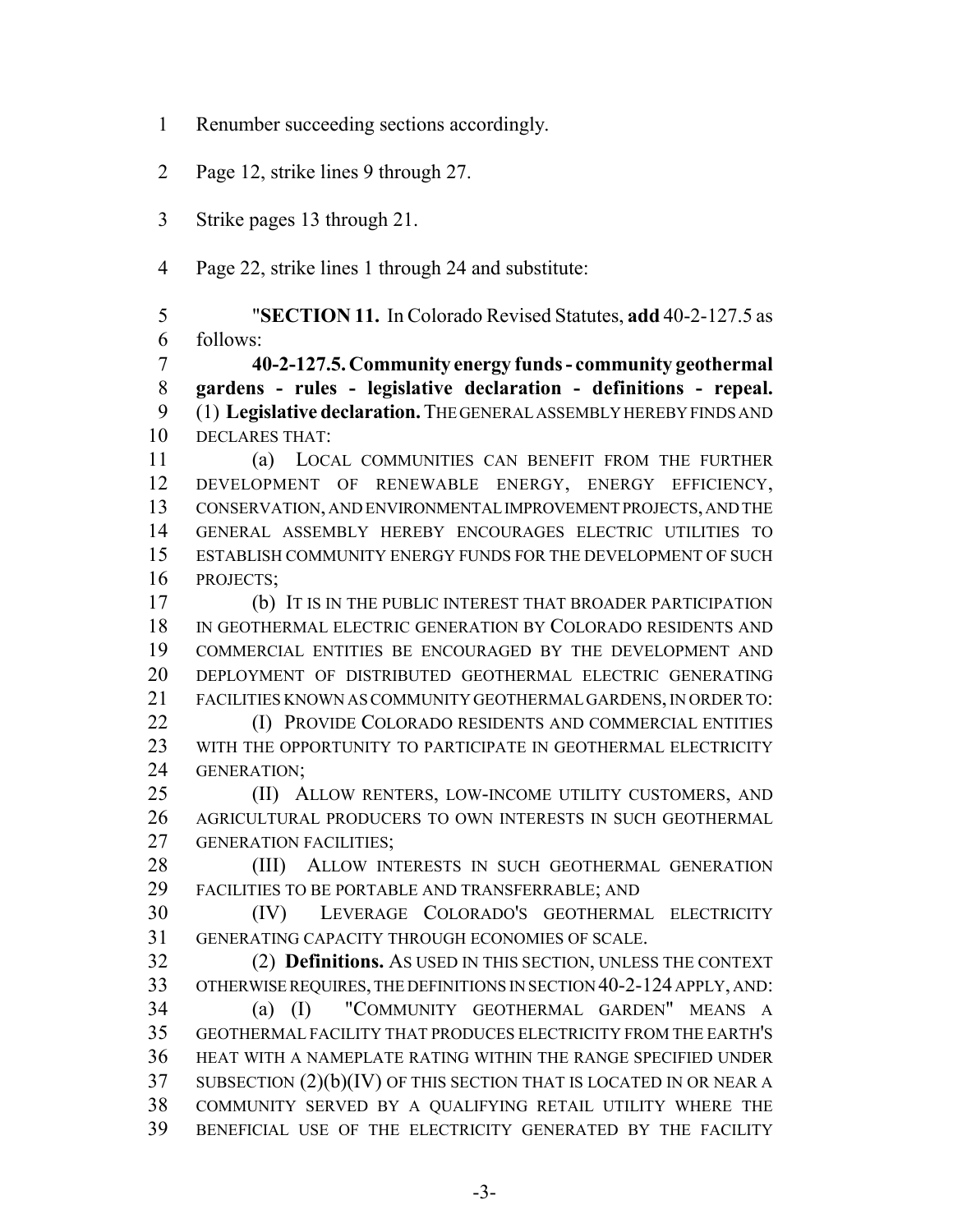BELONGS TO THE SUBSCRIBERS TO THE COMMUNITY GEOTHERMAL 2 GARDEN. THERE MUST BE AT LEAST TEN SUBSCRIBERS. THE OWNER OF THE COMMUNITY GEOTHERMAL GARDEN MAY BE THE QUALIFYING RETAIL UTILITY OR ANY OTHER FOR-PROFIT OR NONPROFIT ENTITY OR ORGANIZATION, INCLUDING A SUBSCRIBER ORGANIZATION ORGANIZED UNDER THIS SECTION, THAT CONTRACTS TO SELL THE OUTPUT FROM THE COMMUNITY GEOTHERMAL GARDEN TO THE QUALIFYING RETAIL UTILITY. A COMMUNITY GEOTHERMAL GARDEN IS DEEMED TO BE "LOCATED ON THE SITE OF CUSTOMER FACILITIES".

 (II) A COMMUNITY GEOTHERMAL GARDEN CONSTITUTES "RETAIL DISTRIBUTED GENERATION" WITHIN THE MEANING OF SECTION 40-2-124.

 (III) NOTWITHSTANDING ANY PROVISION OF THIS SECTION OR SECTION 40-2-124 TO THE CONTRARY, A COMMUNITY GEOTHERMAL GARDEN CONSTITUTES RETAIL DISTRIBUTED GENERATION FOR PURPOSES OF A COOPERATIVE ELECTRIC ASSOCIATION'S COMPLIANCE WITH THE APPLICABLE RENEWABLE ENERGY STANDARD UNDER SECTION 40-2-124.

 (IV) A COMMUNITY GEOTHERMAL GARDEN MUST HAVE A NAMEPLATE RATING OF FIVE MEGAWATTS OR LESS; EXCEPT THAT THE COMMISSION MAY, IN RULES ADOPTED PURSUANT TO SUBSECTION (3)(b) OF THIS SECTION, APPROVE THE FORMATION OF A COMMUNITY GEOTHERMAL GARDEN WITH A NAMEPLATE RATING OF UP TO TEN 22 MEGAWATTS ON OR AFTER JULY 1, 2023.

 (b) "SUBSCRIBER" MEANS A RETAIL CUSTOMER OF A QUALIFYING RETAIL UTILITY WHO OWNS A SUBSCRIPTION AND WHO HAS IDENTIFIED ONE OR MORE PHYSICAL LOCATIONS TO WHICH THE SUBSCRIPTION IS ATTRIBUTED. SUCH PHYSICAL LOCATIONS MUST BE WITHIN THE SERVICE TERRITORY OF THE SAME QUALIFYING RETAIL UTILITY AS THE COMMUNITY GEOTHERMAL GARDEN. THE SUBSCRIBER MAY CHANGE FROM TIME TO TIME THE PREMISES TO WHICH THE COMMUNITY GEOTHERMAL GARDEN ELECTRICITY GENERATION IS ATTRIBUTED, SO LONG AS THE PREMISES ARE WITHIN THE SAME SERVICE TERRITORY.

 (c) "SUBSCRIPTION" MEANS A PROPORTIONAL INTEREST IN GEOTHERMAL ELECTRIC GENERATION FACILITIES INSTALLED AT A COMMUNITY GEOTHERMAL GARDEN, TOGETHER WITH THE RENEWABLE ENERGY CREDITS ASSOCIATED WITH OR ATTRIBUTABLE TO SUCH FACILITIES UNDER SECTION 40-2-124. EACH SUBSCRIPTION MUST BE SIZED TO REPRESENT AT LEAST ONE KILOWATT OF THE COMMUNITY GEOTHERMAL GARDEN'S GENERATING CAPACITY AND TO SUPPLY NO MORE THAN ONE HUNDRED TWENTY PERCENT OF THE AVERAGE ANNUAL CONSUMPTION OF ELECTRICITY BY EACH SUBSCRIBER AT THE PREMISES TO WHICH THE SUBSCRIPTION IS ATTRIBUTED, WITH A DEDUCTION FOR THE AMOUNT OF ANY EXISTING GEOTHERMAL FACILITIES AT SUCH PREMISES. SUBSCRIPTIONS IN A COMMUNITY GEOTHERMAL GARDEN MAY BE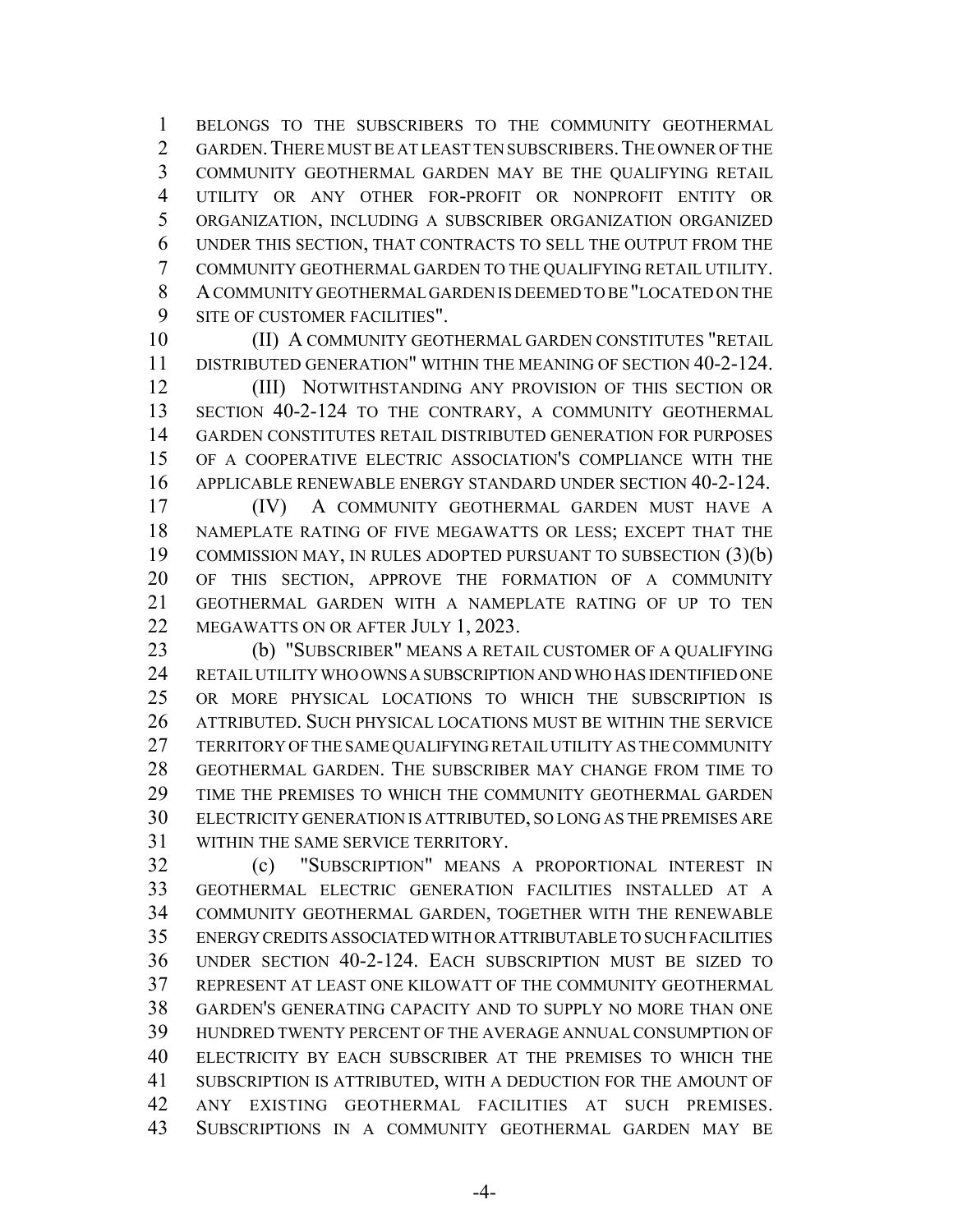TRANSFERRED OR ASSIGNED TO A SUBSCRIBER ORGANIZATION OR TO ANY PERSON OR ENTITY WHO QUALIFIES TO BE A SUBSCRIBER UNDER THIS SECTION.

 (3) **Subscriber organization - subscriber qualifications - transferability of subscriptions.** (a) THE COMMUNITY GEOTHERMAL GARDEN MAY BE OWNED BY A SUBSCRIBER ORGANIZATION, WHOSE SOLE PURPOSE IS BENEFICIALLY OWNING AND OPERATING A COMMUNITY GEOTHERMAL GARDEN. THE SUBSCRIBER ORGANIZATION MAY BE ANY FOR-PROFIT OR NONPROFIT ENTITY PERMITTED BY COLORADO LAW. THE COMMUNITY GEOTHERMAL GARDEN MAY ALSO BE BUILT, OWNED, AND OPERATED BY A THIRD PARTY UNDER CONTRACT WITH THE SUBSCRIBER ORGANIZATION.

 (b) THE COMMISSION SHALL ADOPT RULES AS NECESSARY TO IMPLEMENT THIS SECTION, INCLUDING RULES TO FACILITATE THE FINANCING OF SUBSCRIBER-OWNED COMMUNITY GEOTHERMAL GARDENS. THE RULES MUST INCLUDE:

(I) MINIMUM CAPITALIZATION;

18 (II) THE SHARE OF A COMMUNITY GEOTHERMAL GARDEN'S GEOTHERMAL ELECTRIC GENERATION FACILITIES THAT A SUBSCRIBER ORGANIZATION MAY AT ANY TIME OWN IN ITS OWN NAME; AND

 (III) AUTHORIZING SUBSCRIBER ORGANIZATIONS TO ENTER INTO LEASES, SALE-AND-LEASEBACK TRANSACTIONS, OPERATING AGREEMENTS, AND OTHER OWNERSHIP ARRANGEMENTS WITH THIRD PARTIES.

 (c) IF A SUBSCRIBER CEASES TO BE A CUSTOMER AT THE PREMISES ON WHICH THE SUBSCRIPTION IS BASED BUT, WITHIN A REASONABLE PERIOD AS DETERMINED BY THE COMMISSION, BECOMES A CUSTOMER AT ANOTHER PREMISES IN THE SERVICE TERRITORY OF THE QUALIFYING RETAIL UTILITY AND WITHIN THE GEOGRAPHIC AREA SERVED BY THE COMMUNITY GEOTHERMAL GARDEN, THE SUBSCRIPTION CONTINUES IN EFFECT BUT THE BILL CREDIT AND OTHER FEATURES OF THE SUBSCRIPTION ARE ADJUSTED AS NECESSARY TO REFLECT ANY DIFFERENCES BETWEEN THE NEW AND PREVIOUS PREMISES' CUSTOMER CLASSIFICATION AND AVERAGE ANNUAL CONSUMPTION OF ELECTRICITY.

 (4) **Standards for construction and operation.** THE FOLLOWING REQUIREMENTS APPLY TO ANY COMMUNITY GEOTHERMAL GARDEN EXCEEDING TWO MEGAWATTS:

 (a) THE INITIAL INSTALLATION OF ANY ELECTRICAL EQUIPMENT ASSOCIATED WITH THE COMMUNITY GEOTHERMAL GARDEN IS SUBJECT TO FINAL INSPECTION AND APPROVAL IN ACCORDANCE WITH SECTION 12-115-120.

 (b) FOLLOWING THE DEVELOPMENT OR ACQUISITION BY A QUALIFYING RETAIL UTILITY OF A COMMUNITY GEOTHERMAL GARDEN IN WHICH THE QUALIFYING RETAIL UTILITY RETAINS OWNERSHIP, THE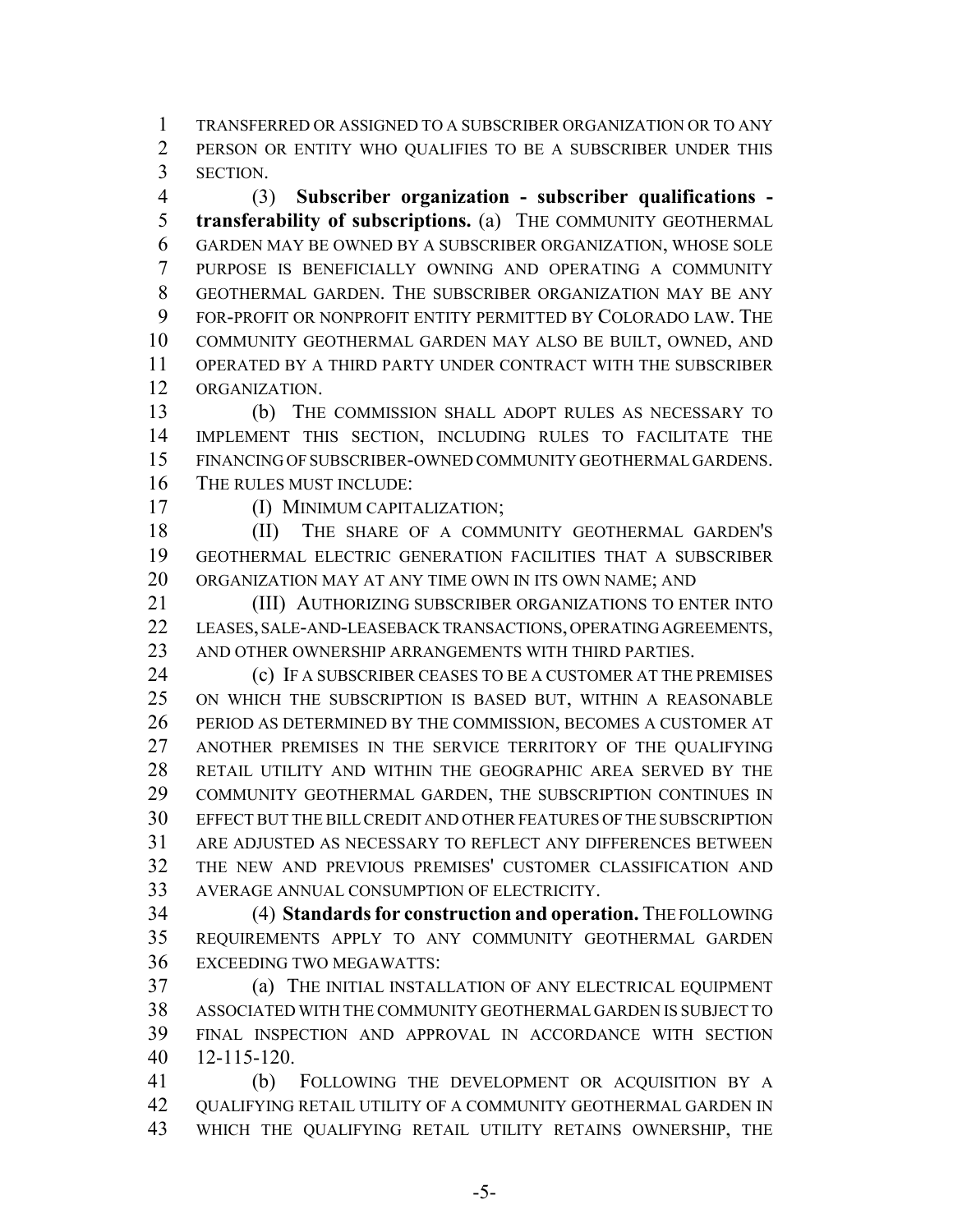QUALIFYING RETAIL UTILITY SHALL EITHER USE ITS OWN EMPLOYEES TO OPERATE AND MAINTAIN THE COMMUNITY GEOTHERMAL GARDEN OR CONTRACT FOR OPERATION AND MAINTENANCE OF THE COMMUNITY GEOTHERMAL GARDEN BY A CONTRACTOR WHOSE EMPLOYEES HAVE ACCESS TO AN APPRENTICESHIP PROGRAM REGISTERED WITH THE UNITED STATES DEPARTMENT OF LABOR'S OFFICE OF APPRENTICESHIP OR WITH A STATE APPRENTICESHIP COUNCIL RECOGNIZED BY THAT OFFICE; EXCEPT THAT THIS APPRENTICESHIP REQUIREMENT DOES NOT APPLY TO:

 (I) THE DESIGN, PLANNING, OR ENGINEERING OF THE INFRASTRUCTURE;

 (II) MANAGEMENT FUNCTIONS TO OPERATE THE INFRASTRUCTURE; OR

(III) ANY WORK INCLUDED IN A WARRANTY.

 (5) **Community geothermal gardens not subject to regulation.** NEITHER THE OWNERS OF NOR THE SUBSCRIBERS TO A COMMUNITY GEOTHERMAL GARDEN ARE CONSIDERED PUBLIC UTILITIES SUBJECT TO REGULATION BY THE COMMISSION SOLELY AS A RESULT OF THEIR INTEREST IN THE COMMUNITY GEOTHERMAL GARDEN. PRICES PAID FOR SUBSCRIPTIONS IN COMMUNITY GEOTHERMAL GARDENS SHALL NOT BE 20 SUBJECT TO REGULATION BY THE COMMISSION.

 (6) **Purchases of the output from community geothermal gardens.** (a) (I) EACH QUALIFYING RETAIL UTILITY SHALL SET FORTH IN ITS PLAN FOR ACQUISITION OF RENEWABLE RESOURCES A PLAN TO PURCHASE THE ELECTRICITY AND RENEWABLE ENERGY CREDITS GENERATED FROM ONE OR MORE COMMUNITY GEOTHERMAL GARDENS 26 OVER THE PERIOD COVERED BY THE PLAN.

 (IV) FOR EACH QUALIFYING RETAIL UTILITY'S COMPLIANCE YEARS COMMENCING IN 2023 AND THEREAFTER, THE COMMISSION SHALL DETERMINE THE MINIMUM AND MAXIMUM PURCHASES OF ELECTRICAL OUTPUT FROM NEWLY INSTALLED COMMUNITY GEOTHERMAL GARDENS OF DIFFERENT OUTPUT CAPACITY THAT THE QUALIFYING RETAIL UTILITY SHALL PLAN TO ACQUIRE. IN ADDITION, AS NECESSARY, THE COMMISSION SHALL FORMULATE AND IMPLEMENT POLICIES CONSISTENT WITH THIS SECTION THAT SIMULTANEOUSLY ENCOURAGE:

 (A) THE OWNERSHIP BY CUSTOMERS OF SUBSCRIPTIONS IN COMMUNITY GEOTHERMAL GARDENS AND OF OTHER FORMS OF DISTRIBUTED GENERATION, TO THE EXTENT THE COMMISSION FINDS THERE TO BE CUSTOMER DEMAND FOR SUCH OWNERSHIP;

 (B) OWNERSHIP IN COMMUNITY GEOTHERMAL GARDENS BY RESIDENTIAL RETAIL CUSTOMERS AND AGRICULTURAL PRODUCERS, INCLUDING LOW-INCOME CUSTOMERS, TO THE EXTENT THE COMMISSION 42 FINDS THERE TO BE DEMAND FOR SUCH OWNERSHIP:

(C) THE DEVELOPMENT OF COMMUNITY GEOTHERMAL GARDENS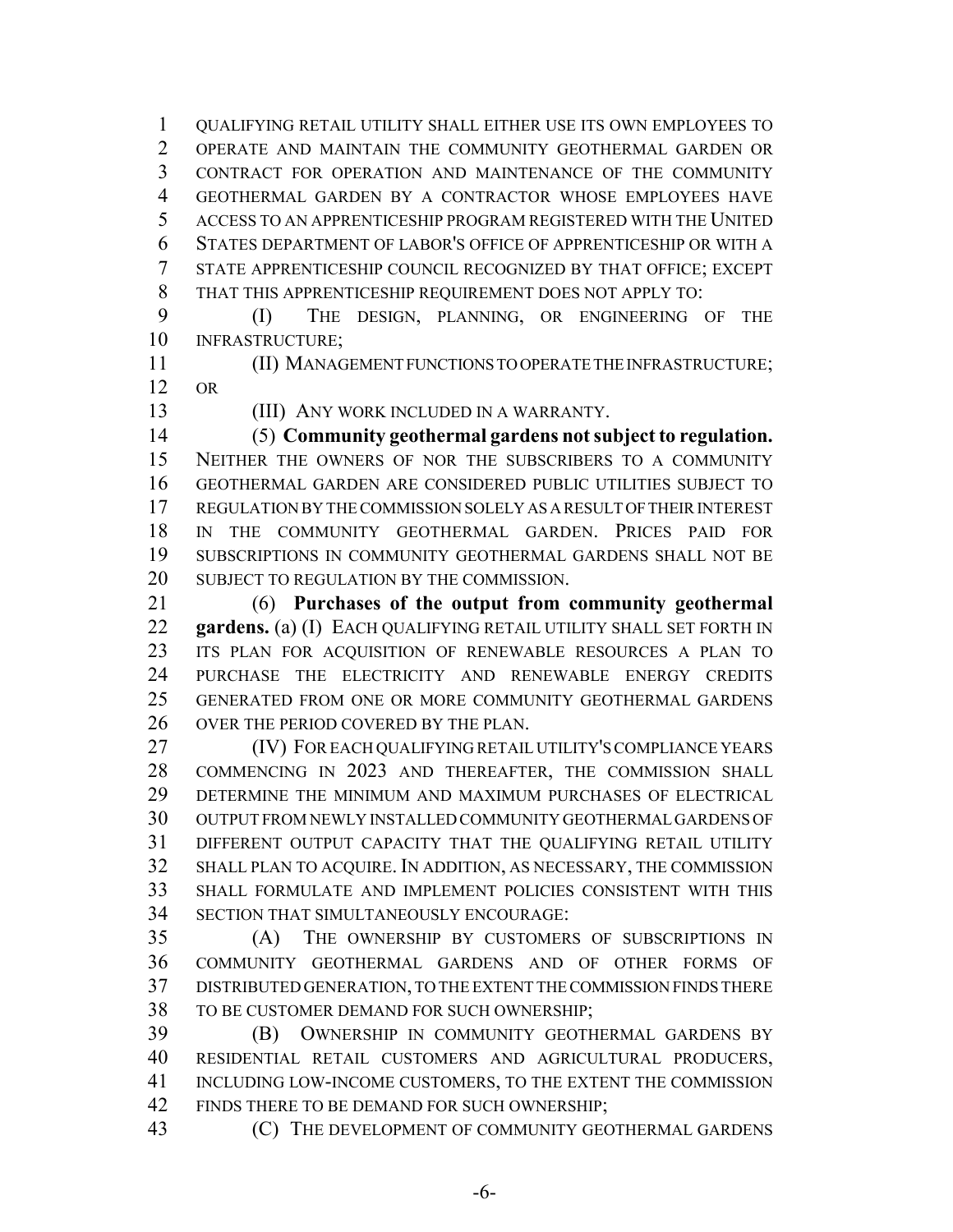WITH ATTRIBUTES THAT THE COMMISSION FINDS RESULT IN LOWER OVERALL TOTAL COSTS FOR THE QUALIFYING RETAIL UTILITY'S CUSTOMERS;

 (D) SUCCESSFUL FINANCING AND OPERATION OF COMMUNITY GEOTHERMAL GARDENS OWNED BY SUBSCRIBER ORGANIZATIONS; AND

 (E) THE ACHIEVEMENT OF THE GOALS AND OBJECTIVES OF SECTION 40-2-124.

8 (b) (I) (A) THE OUTPUT FROM A COMMUNITY GEOTHERMAL GARDEN MUST BE SOLD ONLY TO THE QUALIFYING RETAIL UTILITY SERVING THE GEOGRAPHIC AREA WHERE THE COMMUNITY GEOTHERMAL GARDEN IS LOCATED.

 (B) ONCE A COMMUNITY GEOTHERMAL GARDEN IS PART OF A QUALIFYING RETAIL UTILITY'S PLAN FOR ACQUISITION OF RENEWABLE RESOURCES, AS APPROVED BY THE COMMISSION, THE COMMISSION SHALL INITIATE A PROCEEDING, OR CONSIDER IN AN ACTIVE PROCEEDING, TO DETERMINE WHETHER THE QUALIFYING RETAIL UTILITY MUST PURCHASE ALL OF THE ELECTRICITY AND RENEWABLE ENERGY CREDITS GENERATED BY THE COMMUNITY GEOTHERMAL GARDEN OR WHETHER A SUBSCRIBER MAY, UPON BECOMING A SUBSCRIBER, CHOOSE TO RETAIN OR SELL TO THE QUALIFYING RETAIL UTILITY THE SUBSCRIBER'S RENEWABLE ENERGY CREDITS.

 (C) THE AMOUNT OF ELECTRICITY AND RENEWABLE ENERGY CREDITS GENERATED BY EACH COMMUNITY GEOTHERMAL GARDEN IS DETERMINED BY A PRODUCTION METER INSTALLED BY THE QUALIFYING RETAIL UTILITY OR THIRD-PARTY SYSTEM OWNER AND PAID FOR BY THE OWNER OF THE COMMUNITY GEOTHERMAL GARDEN.

**III)** THE PURCHASE OF THE OUTPUT OF A COMMUNITY GEOTHERMAL GARDEN BY A QUALIFYING RETAIL UTILITY TAKES THE FORM OF A NET METERING CREDIT AGAINST THE QUALIFYING RETAIL UTILITY'S ELECTRIC BILL TO EACH COMMUNITY GEOTHERMAL GARDEN SUBSCRIBER AT THE PREMISES SET FORTH IN THE SUBSCRIBER'S SUBSCRIPTION.THE NET METERING CREDIT IS CALCULATED BY MULTIPLYING THE SUBSCRIBER'S SHARE OF THE ELECTRICITY PRODUCTION FROM THE COMMUNITY GEOTHERMAL GARDEN BY THE QUALIFYING RETAIL UTILITY'S TOTAL AGGREGATE RETAIL RATE AS CHARGED TO THE SUBSCRIBER, MINUS A REASONABLE CHARGE AS DETERMINED BY THE COMMISSION TO COVER THE UTILITY'S COSTS OF DELIVERING TO THE SUBSCRIBER'S PREMISES THE ELECTRICITY GENERATED BY THE COMMUNITY GEOTHERMAL GARDEN, INTEGRATING THE GEOTHERMAL GENERATION WITH THE UTILITY'S SYSTEM, AND ADMINISTERING THE COMMUNITY GEOTHERMAL GARDEN'S CONTRACTS AND NET METERING CREDITS.THE COMMISSION SHALL ENSURE THAT THIS CHARGE DOES NOT REFLECT COSTS THAT ARE ALREADY RECOVERED BY THE UTILITY FROM THE SUBSCRIBER THROUGH OTHER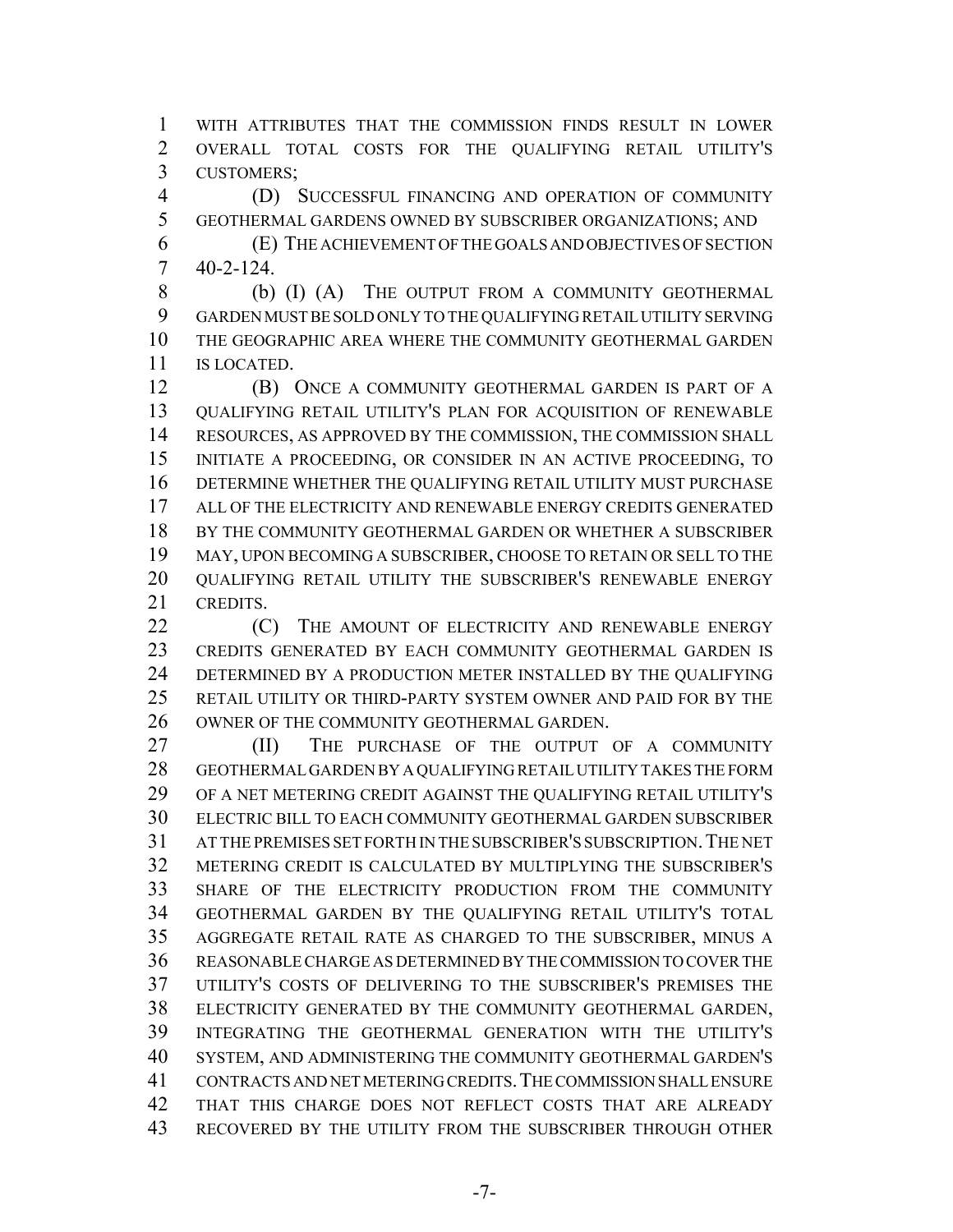CHARGES. IF, AND TO THE EXTENT THAT, A SUBSCRIBER'S NET METERING CREDIT EXCEEDS THE SUBSCRIBER'S ELECTRIC BILL IN ANY BILLING PERIOD, THE NET METERING CREDIT IS CARRIED FORWARD AND APPLIED AGAINST FUTURE BILLS. THE QUALIFYING RETAIL UTILITY AND THE OWNER OF THE COMMUNITY GEOTHERMAL GARDEN MUST AGREE ON WHETHER THE PURCHASE OF THE RENEWABLE ENERGY CREDITS FROM SUBSCRIBERS WILL BE ACCOMPLISHED THROUGH A CREDIT ON EACH SUBSCRIBER'S ELECTRICITY BILL OR BY A PAYMENT TO THE OWNER OF THE COMMUNITY GEOTHERMAL GARDEN.

10 (c) THE OWNER OF THE COMMUNITY GEOTHERMAL GARDEN MUST PROVIDE REAL-TIME PRODUCTION DATA TO THE QUALIFYING RETAIL UTILITY TO FACILITATE INCORPORATION OF THE COMMUNITY GEOTHERMAL GARDEN INTO THE UTILITY'S OPERATION OF ITS ELECTRIC SYSTEM AND TO FACILITATE THE PROVISION OF NET METERING CREDITS.

15 (d) THE OWNER OF THE COMMUNITY GEOTHERMAL GARDEN IS RESPONSIBLE FOR PROVIDING TO THE QUALIFYING RETAIL UTILITY, ON A MONTHLY BASIS AND WITHIN REASONABLE PERIODS SET BY THE QUALIFYING RETAIL UTILITY, THE PERCENTAGE SHARES THAT SHOULD BE USED TO DETERMINE THE NET METERING CREDIT TO EACH SUBSCRIBER. IF THE ELECTRICITY OUTPUT OF THE COMMUNITY GEOTHERMAL GARDEN IS NOT FULLY SUBSCRIBED, THE QUALIFYING RETAIL UTILITY SHALL PURCHASE THE UNSUBSCRIBED RENEWABLE ENERGY AND THE RENEWABLE ENERGY CREDITS AT A RATE EQUAL TO THE QUALIFYING RETAIL UTILITY'S AVERAGE HOURLY INCREMENTAL COST OF ELECTRICITY SUPPLY OVER THE IMMEDIATELY PRECEDING CALENDAR YEAR.

 (e) EACH QUALIFYING RETAIL UTILITY SHALL SET FORTH IN ITS PLAN FOR ACQUISITION OF RENEWABLE RESOURCES A PROPOSAL FOR INCLUDING LOW-INCOME CUSTOMERS AS SUBSCRIBERS TO A COMMUNITY GEOTHERMAL GARDEN. THE UTILITY MAY GIVE PREFERENCE TO COMMUNITY GEOTHERMAL GARDENS THAT HAVE LOW-INCOME SUBSCRIBERS.

 (f) QUALIFYING RETAIL UTILITIES ARE ELIGIBLE FOR THE INCENTIVES AND SUBJECT TO THE OWNERSHIP LIMITATIONS SET FORTH IN SECTION 40-2-124 (1)(f) FOR UTILITY INVESTMENTS IN COMMUNITY GEOTHERMAL GARDENS AND MAY RECOVER THROUGH RATES A MARGIN, IN AN AMOUNT DETERMINED BY THE COMMISSION, ON ALL ENERGY AND RENEWABLE ENERGY CREDITS PURCHASED FROM COMMUNITY GEOTHERMAL GARDENS. SUCH INCENTIVE PAYMENTS ARE EXCLUDED FROM THE COST ANALYSIS REQUIRED BY SECTION 40-2-124 (1)(g).

 (6) NOTHING IN THIS SECTION WAIVES OR SUPERSEDES THE RETAIL RATE IMPACT LIMITATIONS IN SECTION 40-2-124 (1)(g). UTILITY EXPENDITURES FOR UNSUBSCRIBED ENERGY AND RENEWABLE ENERGY CREDITS GENERATED BY COMMUNITY GEOTHERMAL GARDENS MUST BE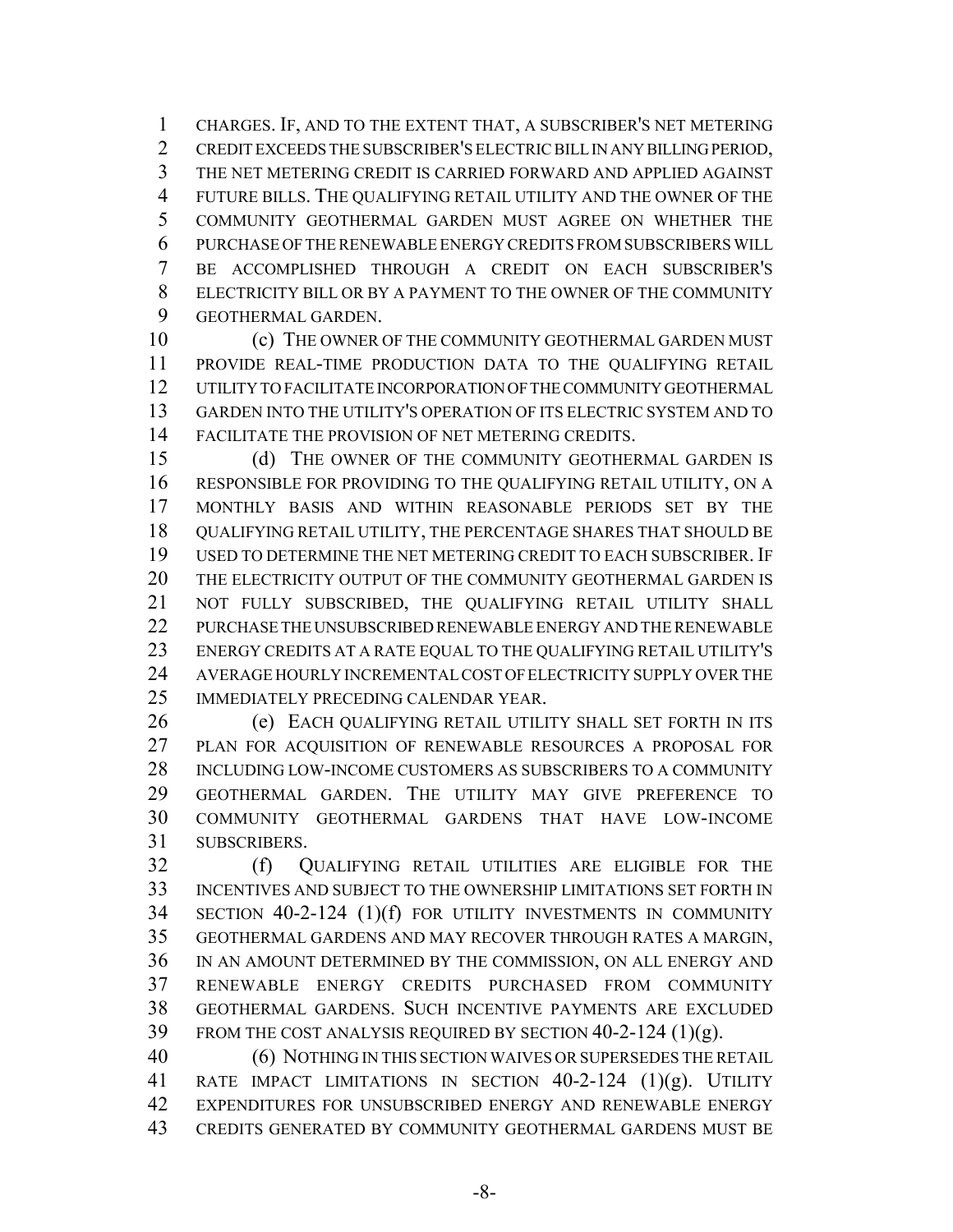INCLUDED IN THE CALCULATIONS OF RETAIL RATE IMPACT REQUIRED BY THAT SECTION.

 (7) **Applicability to cooperative electric associations and municipally owned utilities.** THIS SECTION SHALL NOT APPLY TO COOPERATIVE ELECTRIC ASSOCIATIONS OR TO MUNICIPALLY OWNED UTILITIES.

 **SECTION 12.** In Colorado Revised Statutes, 25-7-105, **amend** 8  $(1)(e)(VIII)(H)$  as follows:

 **25-7-105. Duties of commission - rules - legislative declaration - definitions.** (1) Except as provided in sections 25-7-130 and 25-7-131, the commission shall promulgate rules that are consistent with the legislative declaration set forth in section 25-7-102 and necessary for the proper implementation and administration of this article 7, including:

 (e) (VIII) (H) In verifying clean energy plans or a wholesale generation and transmission cooperative electric resource plan submitted 16 in accordance with subsection  $(1)(e)(VIII)(I)$  of this section, the division shall prevent double counting of emission reductions among utilities and shall consider electricity generated by renewable energy resources as having zero greenhouse gas emissions only if: The electricity is accompanied by any associated renewable energy credit, and the renewable energy credit is retired on behalf of the utility's customers in the year generated; or the electricity is generated by retail distributed 23 generation, as defined in sections  $40-2-124$  (1)(a)(VIII), and  $40-2-127$ 24 (2)(b)(I)(A) and (2)(b)(I)(B), AND 40-2-127.5(2)(a)(I) AND (2)(a)(II), and the retail customer retains the renewable energy credit as part of a voluntary renewable energy program.".

Renumber succeeding sections accordingly.

 Page 23, strike lines 4 through 7 and substitute "a community solar 29 garden, as that term is defined in section  $40-2-127$  (2), C.R.S. If House Bill 10-1342 does not take effect, there shall be no qualified community locations in the service territories of investor-owned utilities. OR A COMMUNITY GEOTHERMAL GARDEN AS THAT TERM IS DEFINED IN SECTION 42-2-127.5 (2).".

 Page 23, strike lines 14 through 17 and substitute "a community solar 35 garden as that term is defined in section  $40-2-127$  (2), C.R.S. If House Bill 10-1342 does not take effect, there shall be no qualified community locations in the service territories of investor-owned utilities. OR A COMMUNITY GEOTHERMAL GARDEN AS THAT TERM IS DEFINED IN SECTION 42-2-127.5 (2). **SECTION 15.** In Colorado Revised Statutes, 40-2-129, **amend**